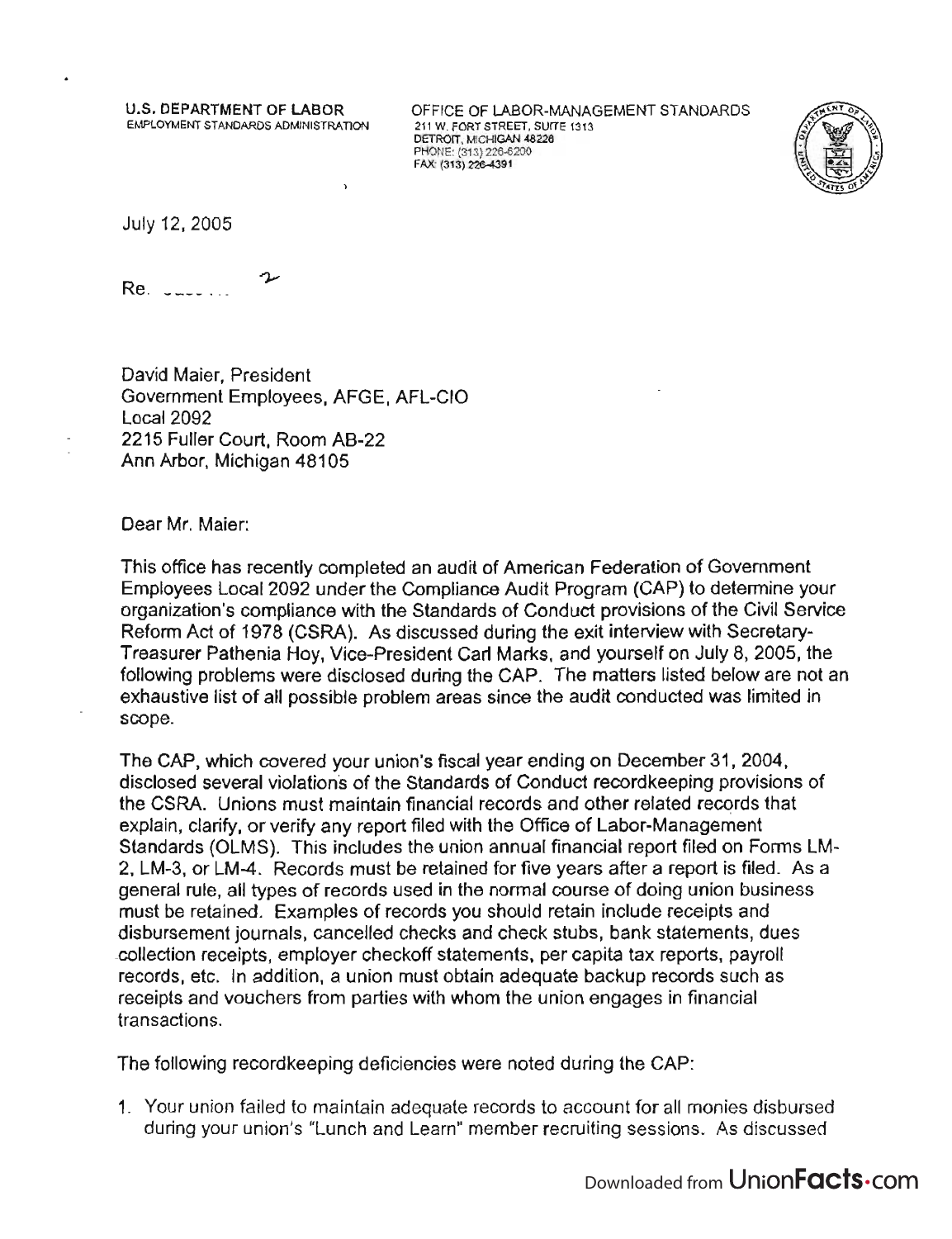during the exit interview, I advised that \$270 of the total \$2,000 (4 checks written to cash for \$500 each) withdrawn from the union's checking account for "Lunch and Learn" was unaccounted for. The audit revealed that a total of \$520 was redeposited and a total of \$1 ,210 was paid to recruiters and new members. Although you provided additional receipts at the exit interview, I was unable to tie them to the \$270. I recommended your union issue checks in lieu of cash to recruiters and new members during "Lunch and Learn."

- 2. Your union kept an adequate record identifying recipients of Meijer gift cards. However, you failed to maintain records to account for leftover Meijer gift cards, valued at \$25 each. The audit found that 440 gift cards were purchased and 403 were distributed to members. During the exit interview, you provided eight unused cards and additional information for five cards: two used to purchase office supplies, two given to members in hardship, and one to a volunteer. You also stated that cards were handed out to your local's retired members but provided no supporting records. At the conclusion of the exit interview, there were no records to account for 24 cards.
- 3. Unions are required to retain bills, invoices, receipts, etc., for all travel expenses not covered by a per diem or other type of allowance. During the audit period, some travel expenses charged to the union's American Express credit card lacked proper supporting documentation.

With respect to documentation retained in support of specific disbursements (including those in payment of credit card charges), the record retention requirement includes not only the retention of original bills, invoices, receipts, and vouchers, but also additional documentation, if necessary, showing the nature of the union business requiring the disbursement, the goods or services received, and all of the recipients of the goods or services. In most instances, this documentation requirement can be most easily satisfied with a sufficiently descriptive receipt, bill, invoice, etc. If a receipt is not sufficiently descriptive, a note can be written on it providing the additional information. If a receipt is not provided, then the union must create a record containing the above information with a notation that original documentation was not provided.

- 4. Ms. Hoy failed to keep the receipt for a purchase made at Wal-Mart with the union's American Express credit card in the amount of \$109.63. Ms. Hoy advised that she retained the receipt but did not have it at the exit interview.
- $\frac{1}{2}$ . Three duplicate receipts were not recorded in the receipts ledger/journal  $\frac{1}{2}$  $\frac{4}{100}$  -  $\frac{4}{100}$  . Those receipts could not be  $\frac{4}{100}$ traced back to bank deposit slips. At the exit interview, Ms. Hoy stated that two traced back to bank deposit slips. At the exit interview, Ms. Hoy stated that two receipts  $\leftarrow$  . Therefore, two  $\sim$  , were both written for the same \$30. Therefore, two receipts were untraceable in the local's receipts records.
- 6. The local failed to maintain meeting minutes for approximately four executive board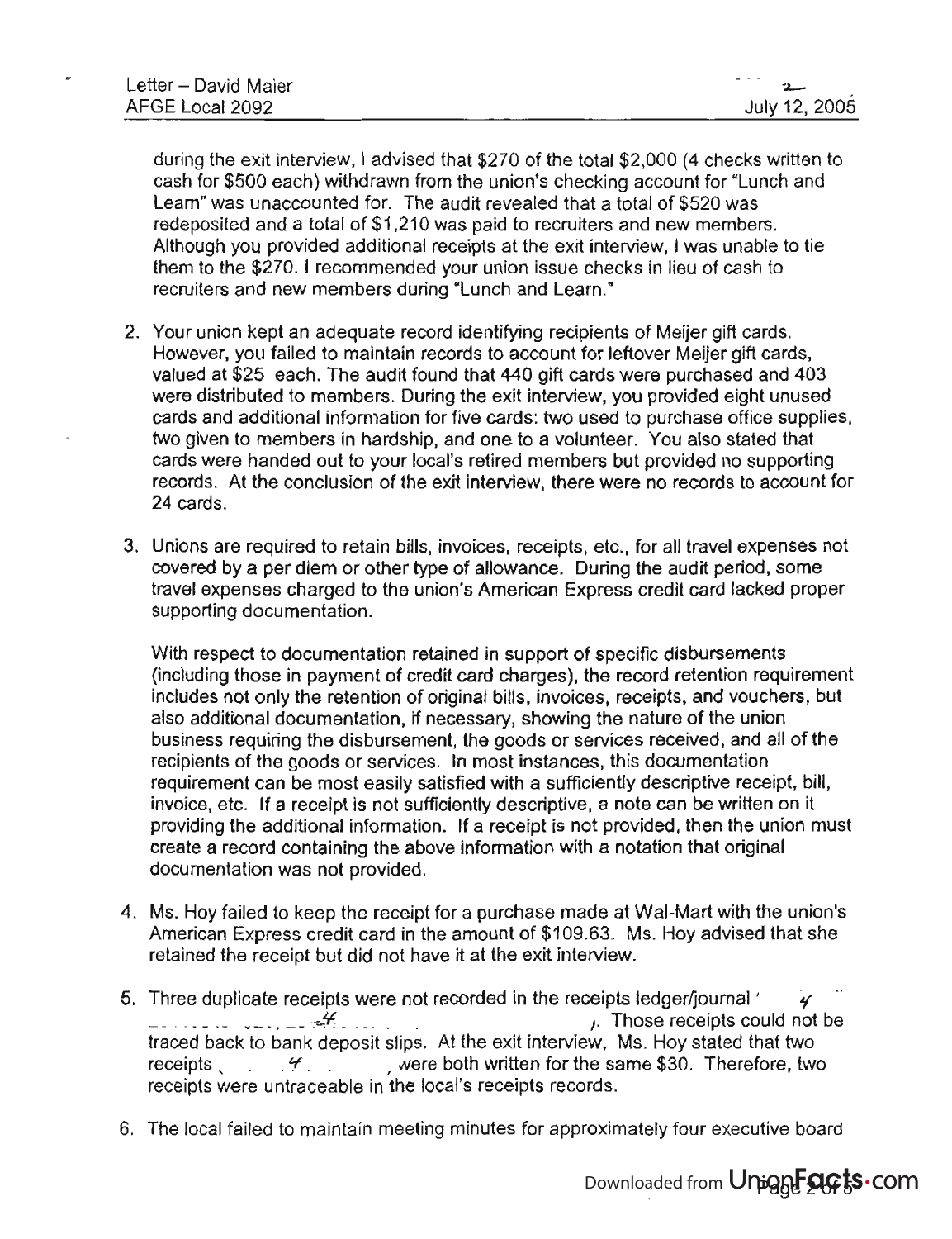meetings held during the audit period. In addition, a motion to continue Ms. Hoy's monthly allowance was discussed in the April 2004 membership meeting minutes, but the minutes never stated whether the motion was passed. Therefore, the purpose and legitimacy of such payments to Ms. Hoy could not be verified. Authorization and approval of large or unusual disbursements and a full understanding of the level of wages, allowances, and expenses to which your union's officers and members are entitled should be recorded in the minutes of membership or executive board meetings if they are not fully covered in your union's constitution and bylaws.

As I stated at the exit interview, provided that AFGE Local 2092 maintains adequate financial and other related records in the future, no additional enforcement action will be taken regarding this violation. As your union's president and treasurer, you and Ms. Hoy are personally responsible for properly maintaining your union's records.

The CAP disclosed violations of the reporting requirements of the Standards of Conduct provisions of the CSRA. Your union failed to submit a copy of its bylaws with its LM report when the bylaws were last amended. During the CAP opening interview, you provided a copy of your amended bylaws.

Although you filed a Labor Organization Annual Report, Form LM-2, for fiscal year ending December 31,2004, the reporting regulations only required the filing of Form LM-3, which can now be filed by unions with total annual receipts between \$10,000 and \$249,999. The 2004 report was deficient in the following areas:

- 1. The local's two laptops and two shredders must be reported as Fixed Assets (Item 29 on Form LM-2, Schedule 5 on Form LM-2).
- 2. Financial items must be entered in whole dollars only; no cents and no".OO."
- 3. Enter a single "0" in the boxes for reporting dollars if your organization has nothing to report.
- 4. Officers' lodging expenses were inaccurately reported on Form LM-2 under "Other Disbursements (Schedule 15)."
- 5. The "Total Receipts" reported in Item 55 differs from the total amount of receipts calculated during the audit.
- 6. The "Interest" reported in Item 46 differs from the amount calculated during the audit.
- 7. Expenses reported for you in Schedule 9, under "Disbursements for Official Business," differ from the amount calculated during the audit.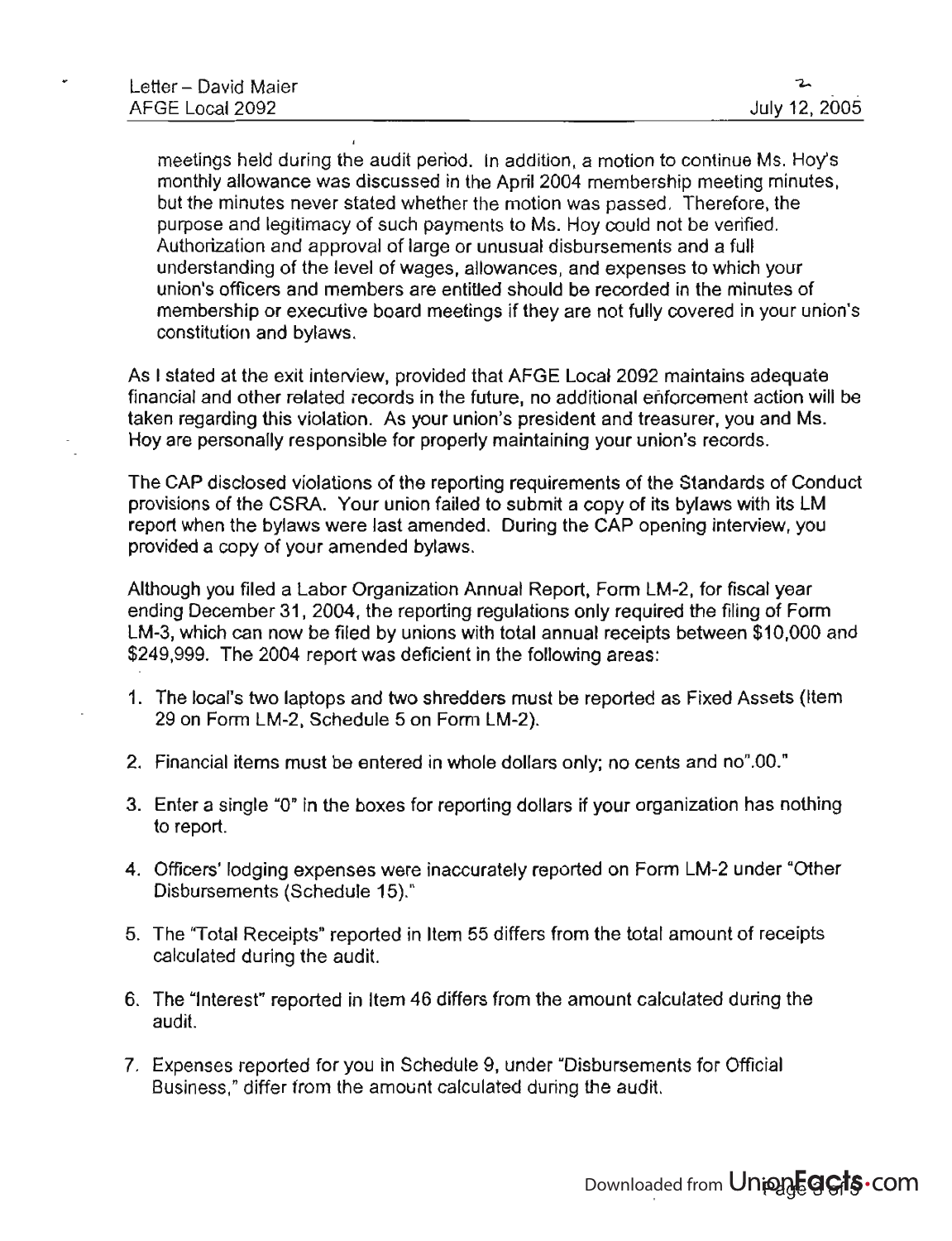8. Ms. Hoy's allowance was inaccurately reported in Schedule 9, under "Disbursements for Official Business."

All direct and indirect disbursements made to or on behalf of your union's officers must be included in the amounts reported in Item 24 (All Officers and Disbursements to Officers) on Form lM-3. A "direct disbursement" to an officer is a payment made by your organization to an officer in the form of cash, property, goods, services, or other things of value. An "indirect disbursement" to an officer is a payment made by your organization to another party (including credit card companies) for cash, property, goods, services, or other things of value received by or on behalf of an officer. However, indirect disbursements for temporary lodging (such as a union check issued to a hotel for room rent charges only) or for transportation by a public carrier (such as an airline) for an officer traveling on official business should be reported in Item 48 (Office and Administrative Expenses).

Other deficiencies contained in your union's financial report for the fiscal year ending December 31,2004, were listed in the Error Summary provided to you at the exit interview. It will be necessary for local 2092 to file an amended lM-2 or lM-3 report for the fiscal year ending December 31,2004, to correct the deficient items discussed above and contained in the Error Summary. You were provided with the necessary reporting forms and instructions at the exit interview. You may also use the electronic forms software available from OlMS to complete the amended report. One copy of your amended report should be submitted to this office at the above address as soon as possible, but no later than August 1, 2005. Before mailing, review the report thoroughly to be sure it is complete, accurate, and signed properly with original signatures.

The audit revealed a violation of the bonding requirements of the Standards of Conduct provisions of the CSRA. Union officers and employees must be bonded for no less than 10% of the total funds handled by those individuals or their predecessors during the preceding fiscal year. local 2092's officers are currently bonded for \$7,500, but they must be bonded for at least \$20,000. The union should obtain adequate bonding coverage for its officers immediately. Ms. Hoy advised at the exit interview that she has already requested increased bonding coverage from your national union and that proof thereof will be forwarded to OlMS immediately upon receipt. Therefore, no further enforcement action is contemplated at this time.

The Standards of Conduct provisions of the CSRA require the maintenance of fiscal integrity in the conduct of your union's affairs, including providing accounting and financial controls necessary to assure such maintenance. At the CAP opening interview, you advised that you sign blank checks in advance. Your union's bylaws require that all checks be signed by the president and treasurer. The countersignature requirement is an effective internal control of union funds. Its purpose is to attest to the authenticity of a completed document already signed. However, countersigning a blank check in advance does not attest to the authenticity of a completed check, and